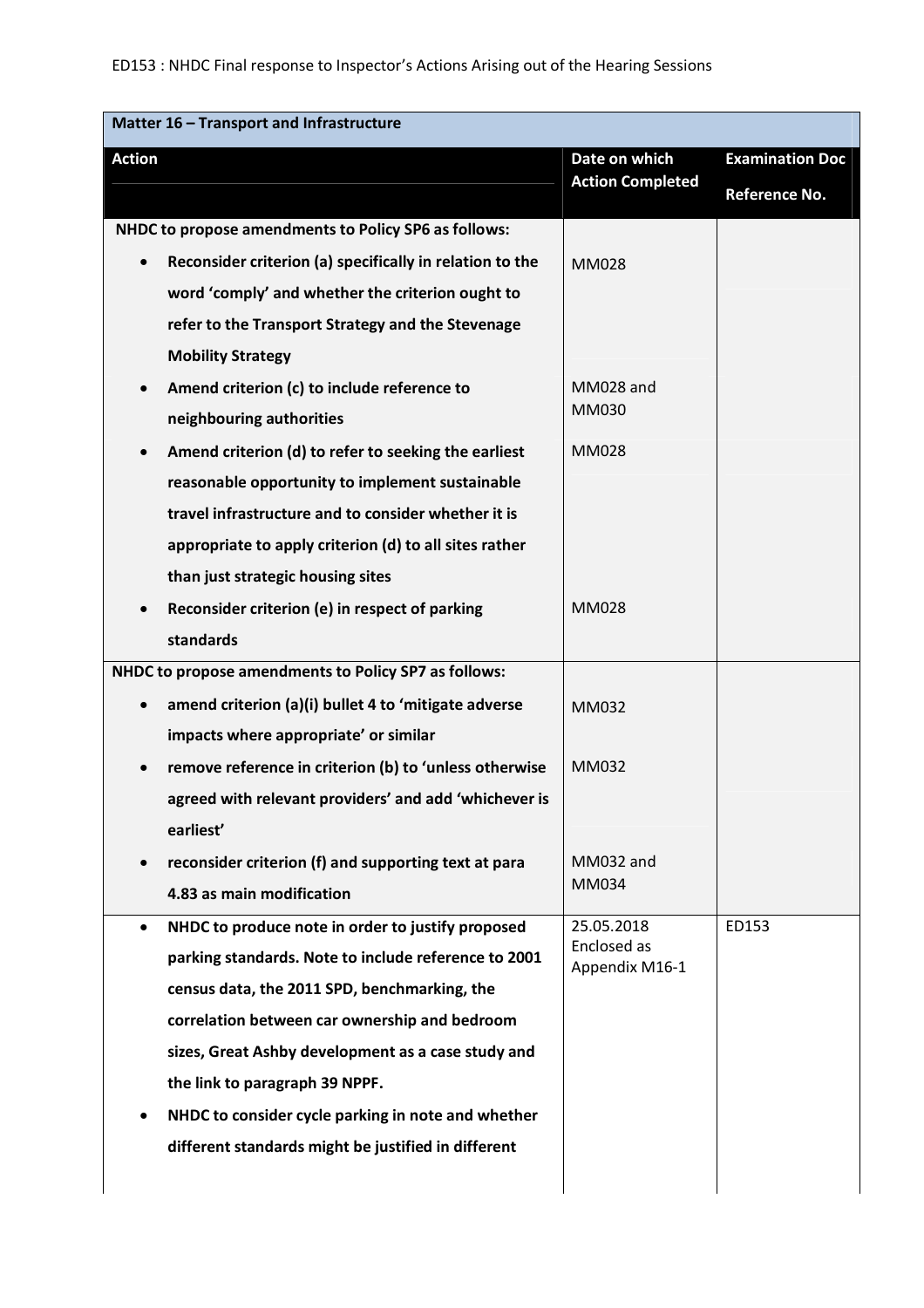# ED153 : NHDC Final response to Inspector's Actions Arising out of the Hearing Sessions

| Matter 16 - Transport and Infrastructure                         |                         |                        |  |
|------------------------------------------------------------------|-------------------------|------------------------|--|
| <b>Action</b>                                                    | Date on which           | <b>Examination Doc</b> |  |
|                                                                  | <b>Action Completed</b> | Reference No.          |  |
| locations for both cycles and cars.                              |                         |                        |  |
| NHDC to amend paragraph 7.15 of the supporting text<br>$\bullet$ | MM121                   |                        |  |
| to Policy T2 to take account of fact that there are cycle        |                         |                        |  |
| standards proposed in the Plan itself                            |                         |                        |  |
| NHDC to propose amendment to Policy T1 to take<br>$\bullet$      | MM119                   |                        |  |
| account of highway impact in addition to safety                  |                         |                        |  |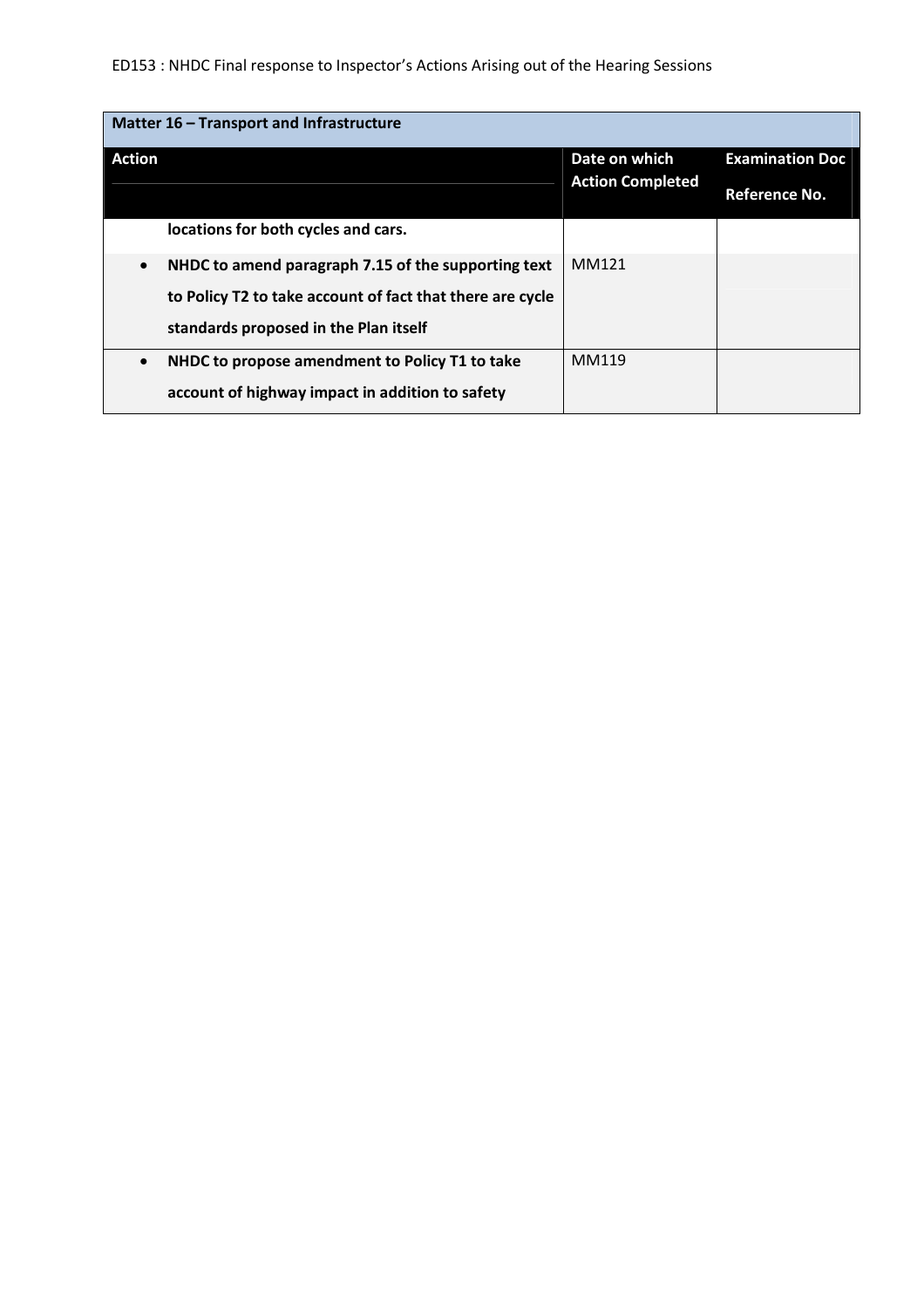**Appendix M16-1** 

**ED153: NHDC Note on Parking standards**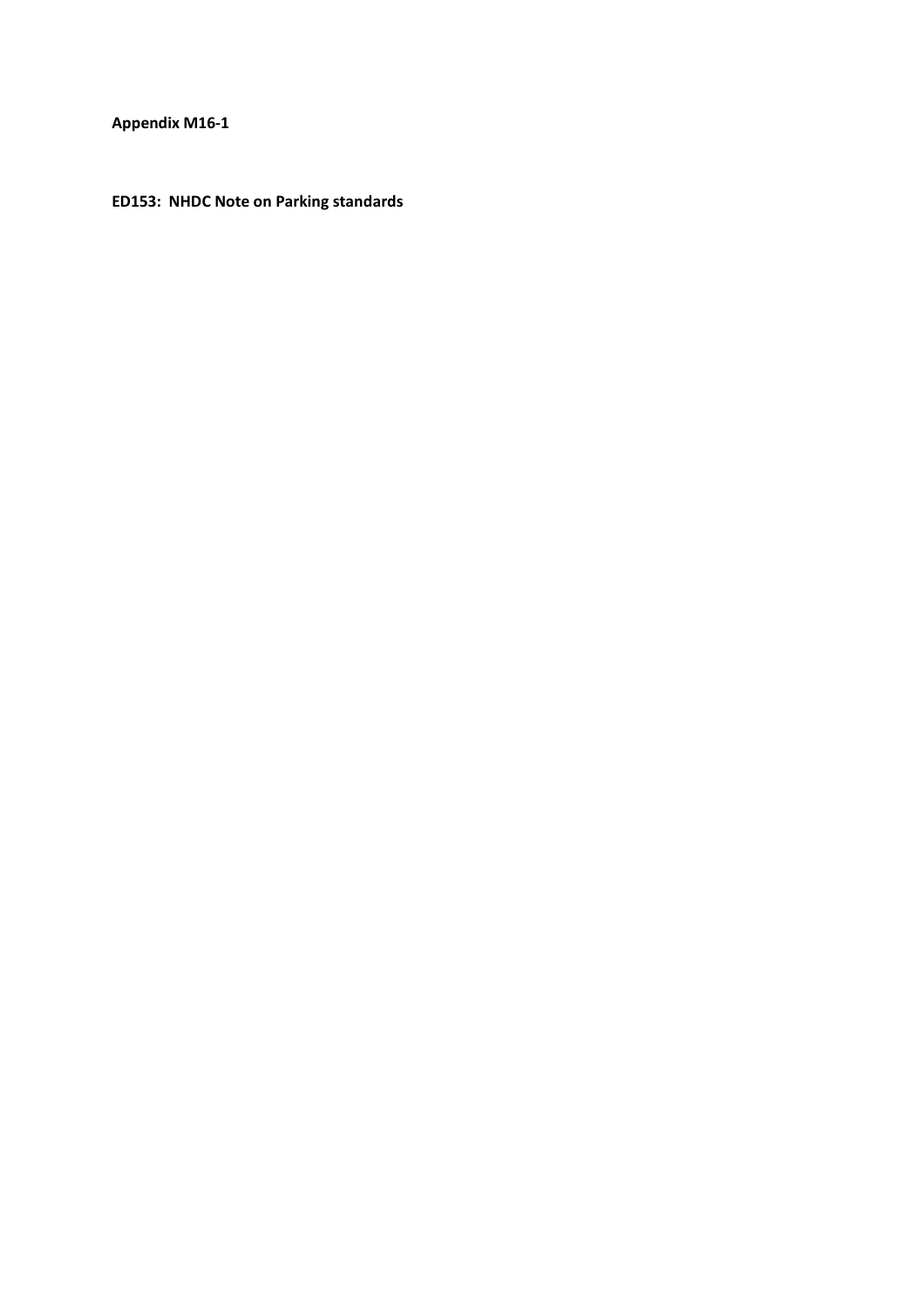### **North Hertfordshire district Council Local Plan Examination Note to the Inspector**

### **Car Parking and Cycle Standards**

- 1.1 Note to the Inspector on the car parking and cycle standards for residential development in North Hertfordshire.
- 1.2 At the hearing session on Matter 16, the Inspector requested that North Hertfordshire District Council produce a note to justify the proposed residential parking and cycle standards as provided in Appendix 4 to the Plan (LP1) and to consider whether different standards might be justified in different locations for both cars and cycles.
- 1.3 This note:
	- describes the existing provision in the proposed submission Local Plan for parking standards for cars and cycles (Section2);
	- considers the evidence base to justify those residential car parking standards, including updating of the evidence base to consider 2011 census and benchmarking. Car parking for retirement housing is also considered, before drawing conclusions and the need to suggest proposed changes to the car parking standards (Section 3);
	- considers the cycle parking standards for residential and retirement housing and sets out proposed changes (Section4); and then
	- concludes with a proposed main modification to Policy T2 Parking, its supporting text and Appendix 4 of the Local Plan for the Inspectors consideration (Section 5).

### **2.0 Car Parking Standards (Residential) – Existing Provision**

2.1 The residential parking standards in the proposed submission Local Plan are provided in Appendix 4 to the Plan (LP1). These currently provide as follows:

# *"Appendix 4: Car Parking Standards*

## *Residential Parking Standards*

| <b>Class Use C3</b> | <b>Car Parking Standard</b>      | <b>Minimum Cycle Parking</b><br><b>Standard</b>                   |
|---------------------|----------------------------------|-------------------------------------------------------------------|
| 1 bedroom           | 1 space per dwelling<br>minimum  | 1 secure covered space<br>per dwelling. None if                   |
| 2+ bedrooms         | 2 spaces per dwelling<br>minimum | garage or secure area<br>provided within curtilage of<br>dwelling |

*The above standard will also require visitor / unallocated parking as set out below to be added. Garages will be counted towards meeting the standards only if they are at least 7m x 3m measured internally. Reductions will be considered only in exceptional circumstances e.g. in town centres or other accessible locations with the availability of a*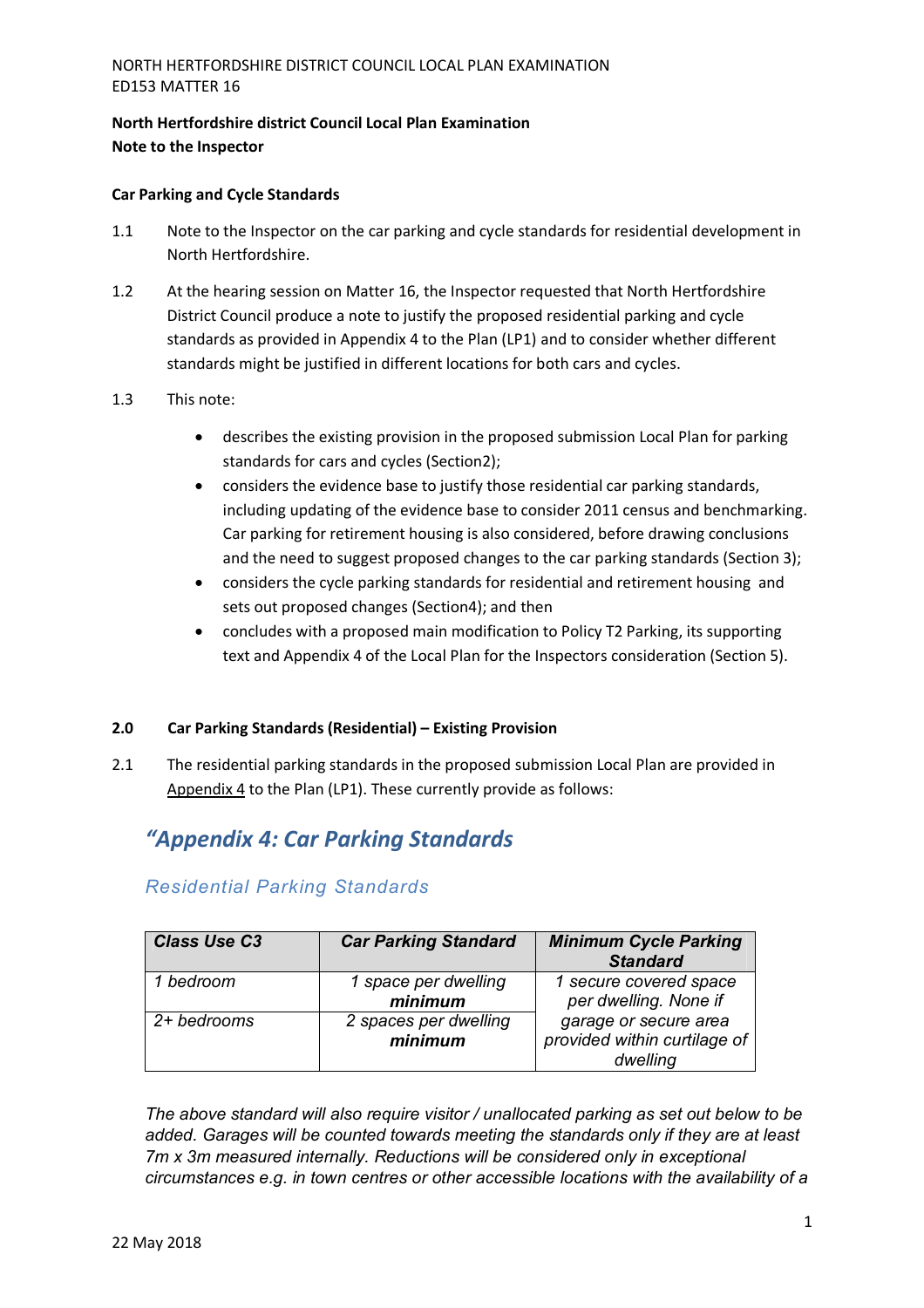*range of local services and good local sustainable transport options and for e.g. smallscale conversion of buildings for a small number of residential units in defined town centres* 

| <b>Class Use C3</b>                                                                         | <b>Car Parking Standard</b>                                                                                                                                                                                                                                                                        | <b>Minimum Cycle Parking</b><br><b>Standard</b>                                                                                                                                                                |
|---------------------------------------------------------------------------------------------|----------------------------------------------------------------------------------------------------------------------------------------------------------------------------------------------------------------------------------------------------------------------------------------------------|----------------------------------------------------------------------------------------------------------------------------------------------------------------------------------------------------------------|
| Retirement<br>developments (e.g.<br>warden assisted<br>independent living<br>accommodation) | 1 space per dwelling<br>minimum                                                                                                                                                                                                                                                                    | 1 space per 8 units<br>(visitors)                                                                                                                                                                              |
| Visitor / unallocated                                                                       | Between 0.25 and 0.75<br>spaces per dwelling<br>(rounded up to nearest<br>whole number) with the<br>lower standard being<br>applied where there are<br>no garages in the<br>schemes and the higher<br>standard applied where<br>every dwelling in the<br>scheme is to be provided<br>with a garage | If no garage or secure<br>area is provided within<br>curtilage of dwelling then 1<br>covered and secure space<br>per dwelling in a<br>communal area for<br>residents plus 1 space per<br>dwelling for visitors |

I

*For the above two standards, reductions in provision will be considered where:* 

- *1. Alternative publicly available off-street parking is available within 2 minutes' walk of the site;*
- *2. Visitor parking arising from small-scale (i.e. infill) development can be accommodated on-street without compromising highway safety, the amenity of existing residents or the ability for businesses to operate; or*
- *3. Relevant evidence is submitted by the applicant which supports a reduction in standard and considers existing and future car ownership and likely visitor demand."*
- 2.2 More detail of the standards and their application and the background to the parking standards is provided in document TI14 'Vehicle Parking at New Development' Supplementary Planning Document (2011).

#### 3.0 **Consideration of Evidence Base to Justify Residential Car Parking Standards**

- 3.1 In response to questions raised during the Matter 16 hearings, the Council has reviewed and updated its evidence base where necessary to justify the residential car parking standards.
- 3.2 The existing standards were derived from various sources, including Census 2001 car ownership data, information from existing developments, research and standards elsewhere, and a household survey, as set out in TI14. This information is still regarded as relevant. For example, the parking problems occurring in the Great Ashby residential estate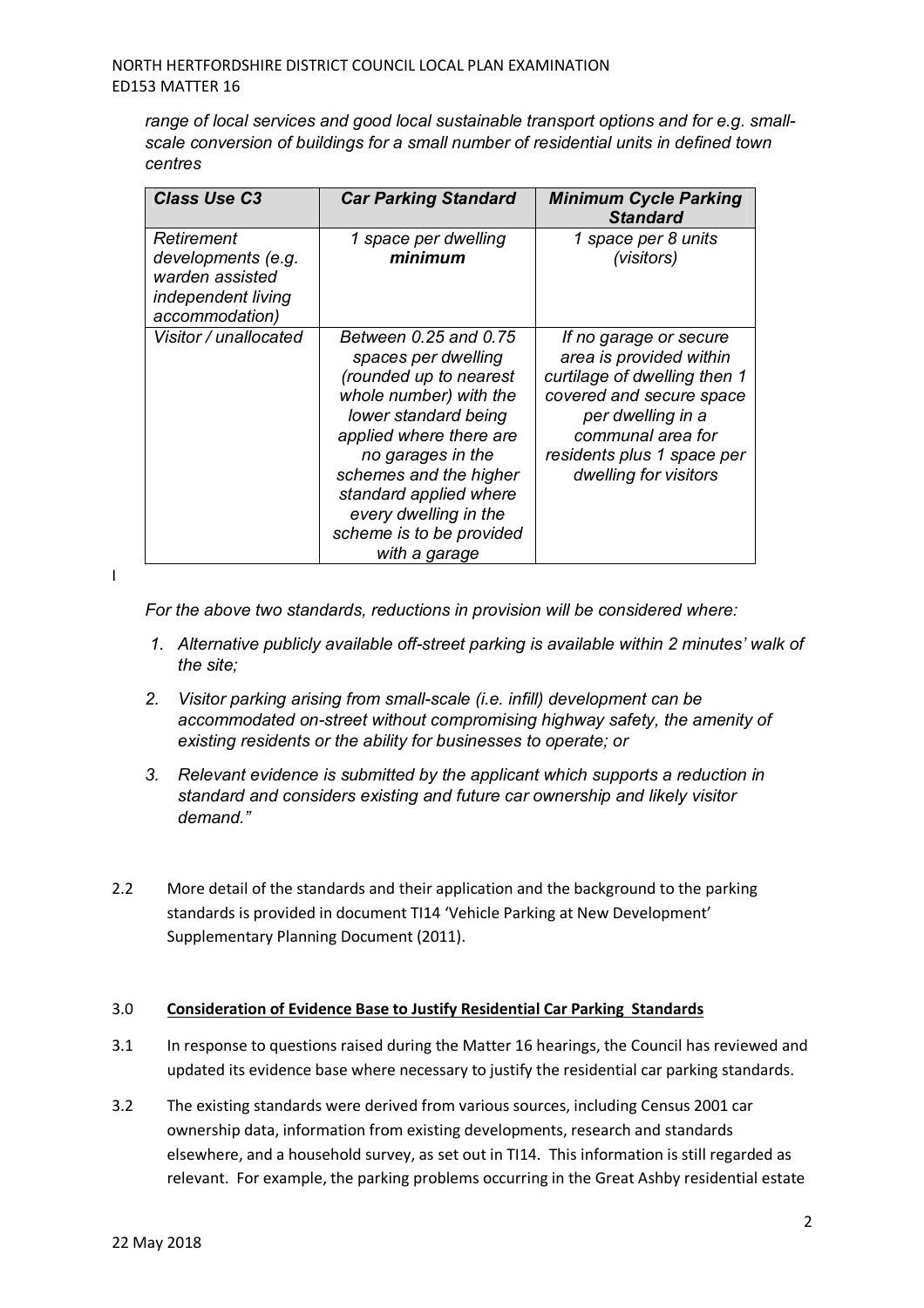as a result of under provision of parking remain as noted in TI14, and there are ongoing complaints about on-street parking pressure elsewhere in the district. The 2011 Census data, which provides an update to the 2001 Census data, is considered below.

#### Census 2011 data

- 3.3 The Census 2011 dataset *'CT0103 Accommodation type by tenure type by rooms by car or van availability'* has been reviewed to identify the car ownership levels within NHDC by number of rooms, tenure type and accommodation type.
- 3.4 There is also information available on estimates of growth in car ownership in NHDC, through the DfT national database TEMPRO. TEMPRO version 7.2<sup>1</sup> has been used to source appropriate changes in average car ownership per household for NHDC between 2011 and 2031. Based on analysis of the number of households and number of cars in the base and future years, the growth in average car ownership can be estimated, and was found to be 10% - this is very close to the 11% predicted in paragraph 2.4 of TI14..
- 3.5 This growth rate has been applied to the average NHDC car ownership figures per size of dwelling, and the results are shown in Figure 1. This supports the conclusion that 1 bedroomed units require on average (rounded up) 1 parking space, while 2 bed roomed units and above require more than 1 parking space and is set at 2 parking spaces.



*Figure 1: Average Car Ownership with growth 2011 to 2031* 

### 3.6 Figure 1 shows the estimated future average car ownership by bedrooms across NHDC. These averages include a wide range of dwelling types and locations, and clearly there will

 1 TEMPRO – refers to the DfT is the Trip End Model Presentation Program (TEMpro), software allows users to view travel forecasts from the National Trip End Model (NTEM) datasets.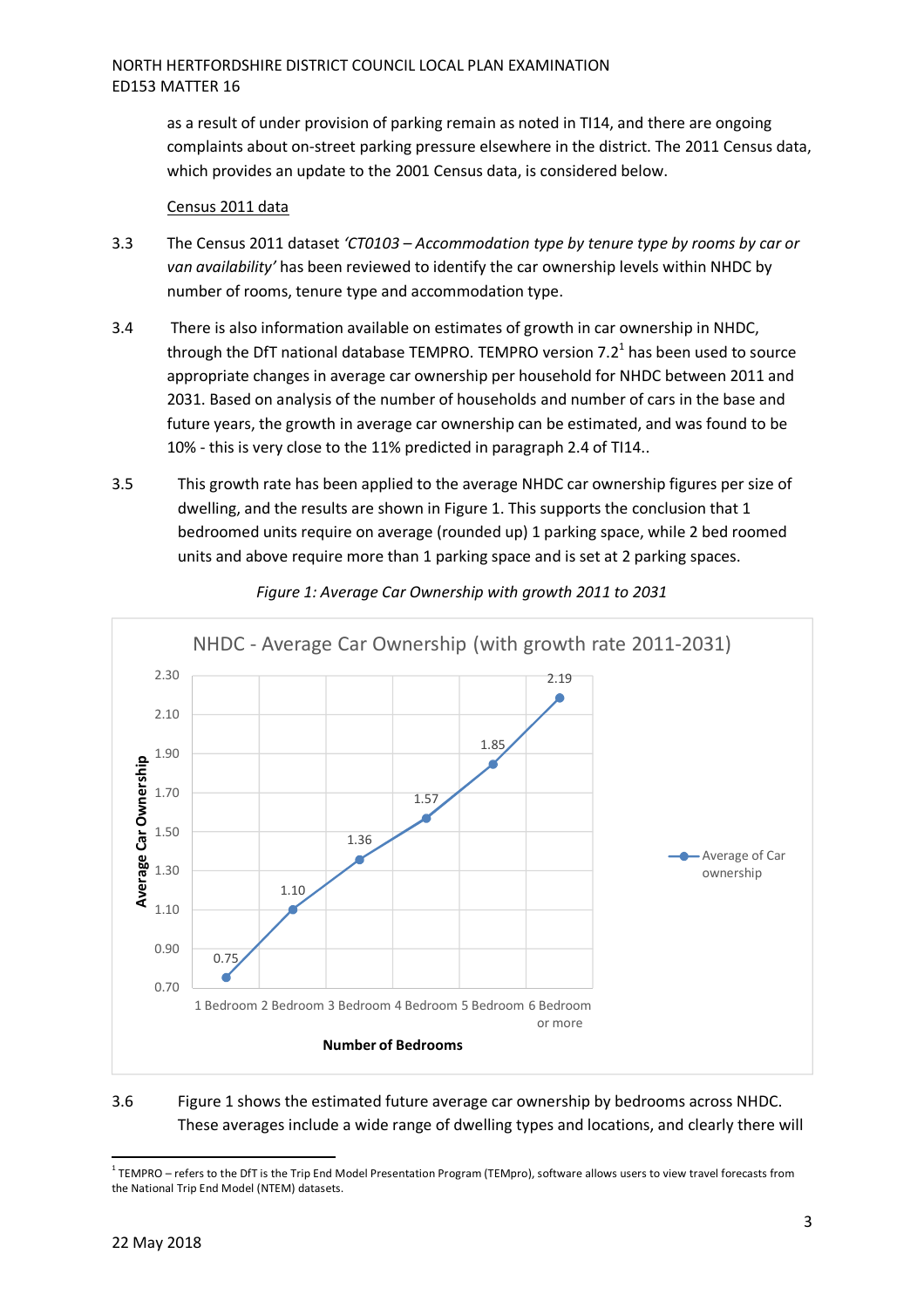### NORTH HERTFORDSHIRE DISTRICT COUNCIL LOCAL PLAN EXAMINATION ED153 MATTER 16

be variation around these. The census also provides some information on the percentages of households by size that have three or more vehicles, as shown in Table 1 below. This shows that there are very low proportions (15%) of households with 5-bedrooms or less that have 3 or more cars; In the light of this, it is considered that the present standard is acceptable, particularly as it is a minimum.

| Property size      | Percentage of households having |
|--------------------|---------------------------------|
|                    | three or more cars              |
| 1 Bedroom          | 1%                              |
| 2 Bedrooms         | 2%                              |
| 3 Bedrooms         | 6%                              |
| 4 Bedrooms         | 10%                             |
| 5 Bedrooms         | 15%                             |
| 6 or more bedrooms | 26%                             |

*Table 1: 2011 Census percentage of households with three or more cars* 

- 3.7 Given that the census data are averages it is recommended that the policy permits some flexibility in the application of the standard in justified circumstances. This would depend on the accessibility of the development, the type, scale, mix and use of the development, the availability of and opportunities for public transport; proximity to other services; local car ownership levels; and on-street conditions to justify such variations. This would accord with national guidance and paragraph 39 of the NPPF.
- 3.8. It is also to be noted that the Council's residential car parking standards as set out in the Plan are minimums, and applicants can provide higher numbers of spaces.

#### Benchmarking

3.9 In addition to considering the 2011 Census Data, the Council has also undertaken a benchmarking exercise. The NHDC car parking standards for Use Class C3 residential developments have been compared to those in East Hertfordshire, Welwyn Hatfield and Stevenage in Table 2 below. There is reasonable variation between the approaches taken, with two (East Herts and Stevenage) having 'fixed' parking standard provision, and Welwyn Hatfield having a 'maximum' provision, compared to the 'minimum' in North Hertfordshire. The actual standard also differs depending on 'accessibility zone', which is a measure of the ease of access to key services (including GPs, schools, retail centres) by public transport or walking and cycling. This designation also applies in the North Hertfordshire 'Vehicle Parking at New Development' SPD [TI14]), and taking this into account, the North Hertfordshire standards for 1 and 2-bedroom units are reasonably similar to the other authorities. However, all three of the other authorities have specific standards for dwellings larger than 2 bedrooms, which may well be due to the fact that they do not use a minimum standard.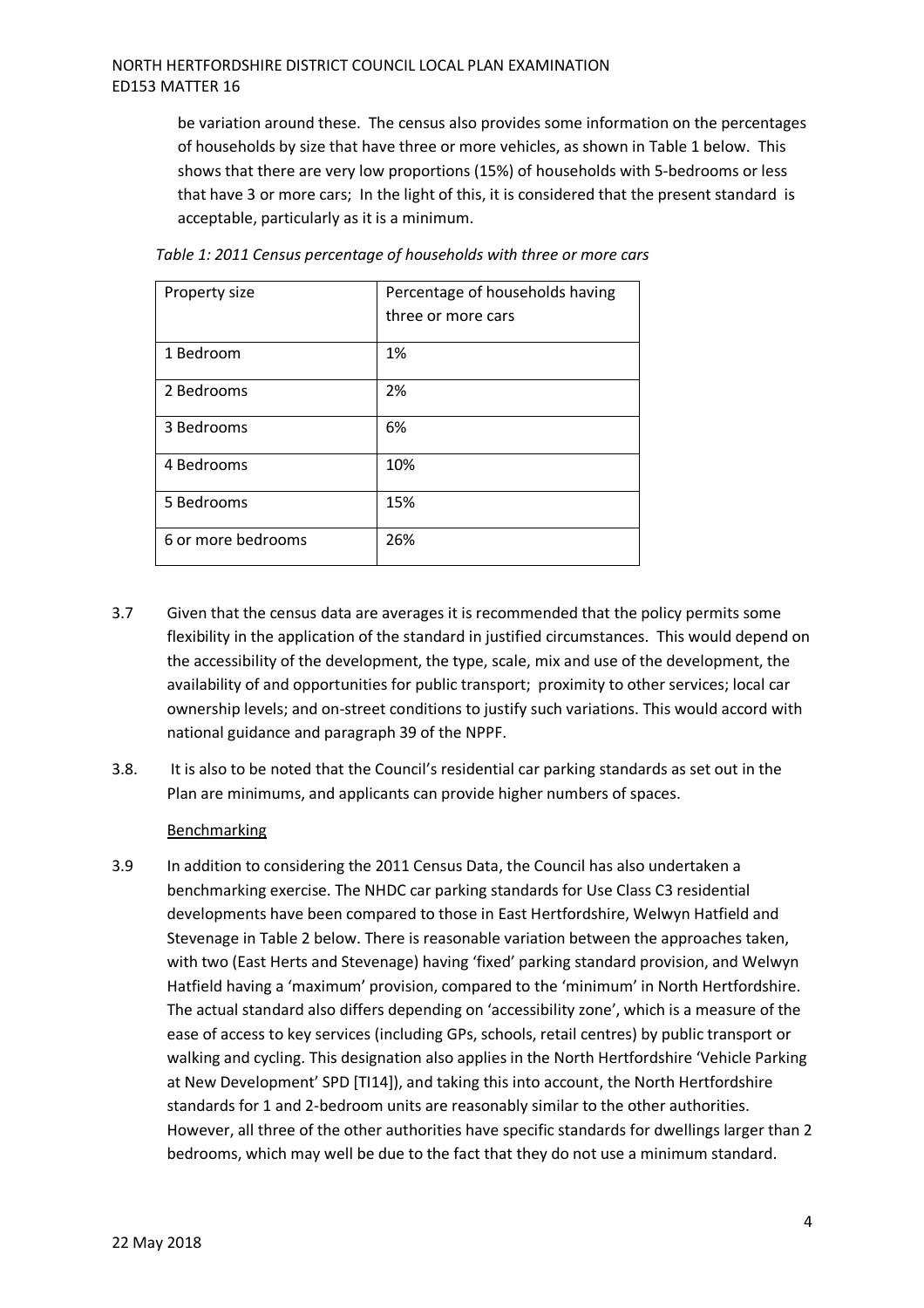# NORTH HERTFORDSHIRE DISTRICT COUNCIL LOCAL PLAN EXAMINATION

## ED153 MATTER 16

*Table 2: Comparison of C3 residential parking standards with neighbouring authorities* 

| <b>District</b>                                                         | Description                                        | <b>Car Parking Standards</b>                                                                       |                                     | <b>Cycling Parking Standards</b>                                    |
|-------------------------------------------------------------------------|----------------------------------------------------|----------------------------------------------------------------------------------------------------|-------------------------------------|---------------------------------------------------------------------|
| <b>North Hertfordshire</b>                                              |                                                    | Minimum car parking standards                                                                      |                                     | 1 secure covered space per dwelling. None if garage or secured area |
| Local Plan 2021-2031                                                    | 1 bedroom                                          | 1 space per dwelling minimum                                                                       |                                     | provided within curtilage of dwelling.                              |
|                                                                         | 2+ bedrooms                                        | 2 spaces per dwelling minimum                                                                      |                                     |                                                                     |
|                                                                         | Retirement developments                            | 1 Space per dwelling minimum                                                                       |                                     | 1 space per 8 dwellings (visitors)                                  |
| <b>East Hertfordshire</b>                                               |                                                    | Fixed parking standards. Provision can vary according the accessibility zone location <sup>2</sup> |                                     | 1 long-term (I/t) space per unit if no garage or shed is provided   |
| Source:                                                                 | 1-bedroom dwellings/studios                        | 1.5 space per dwelling                                                                             |                                     |                                                                     |
| Draft Appendix to the District Plan                                     | 2-bedroom dwellings                                | 2 spaces per dwelling                                                                              |                                     |                                                                     |
| concerning vehicle parking standards                                    | 3-bedroom dwellings                                | 2.5 spaces per dwelling                                                                            |                                     |                                                                     |
|                                                                         | 4 or more-bedroom dwellings                        | 3 spaces per dwelling                                                                              |                                     |                                                                     |
|                                                                         | Sheltered housing for the elderly - warden control | 0.5 to 1 space per units                                                                           |                                     | 1 short/term (s/t) space per 3 units; plus 1l/t space per 5 units   |
| <b>Welwyn Hatfield</b>                                                  |                                                    | Zones 1 and 2 (maximum standards)                                                                  | Elsewhere<br>(maximum<br>standards) | 1 l/t space per unit if no garage or shed provided                  |
| Source:                                                                 | <b>Bedsits</b>                                     | 0.75 spaces per bedsit                                                                             | 1.25 spaces per bedsit              |                                                                     |
| Hatfield District Plan Review<br>Welwyn<br>(2004)                       | 1-bedroom dwellings                                | 0.75 spaces per dwelling                                                                           | 1.25 spaces per dwelling            |                                                                     |
|                                                                         | 2-bedroom dwellings                                | 1 space per dwelling                                                                               | 1.5 space per dwelling              |                                                                     |
|                                                                         | 3-bedroom dwellings                                | 1.5 spaces per dwelling                                                                            | 2.25 spaces per dwelling            |                                                                     |
|                                                                         | 4 or more-bedroom dwellings                        |                                                                                                    |                                     |                                                                     |
|                                                                         |                                                    | 2 spaces per dwelling                                                                              | 3 spaces per dwelling               |                                                                     |
|                                                                         | i) Retirement dwellings - no warden control        | 1.5 spaces per unit including 0.25 visitor space                                                   |                                     | 1 s/t space per 3 units                                             |
|                                                                         | ii) Sheltered dwellings - warden control           | 0.75 space per unit including 0.25 visitor space                                                   |                                     | 1 l/t space per 5 units                                             |
| Stevenage                                                               | 1 bedroom                                          | 1 space per unit Fixed standards                                                                   |                                     | 1 l/t space per 1- bed unit if no garage                            |
| Source:                                                                 | 2 bedrooms                                         | 1.5 spaces per unit                                                                                |                                     | 2 l/t spaces per 2 bed and above unit if no garage or shed provided |
| Parking Provision Supplementary Planning                                | 3 bedrooms                                         | 2 spaces per unit                                                                                  |                                     | short-term provision 1 space per 40 units                           |
| Document (Adopted January 2012)<br>Cycling provision from Table 11.1 of | 4+ bedrooms                                        | 2.5 spaces per unit                                                                                |                                     |                                                                     |
| Stevenage Cycling Strategy, May 2017.                                   | Sheltered Housing for the elderly                  | 0.5 to 1 spaces per unit                                                                           |                                     | 1 s/t space per 3 units plus 1 l/t space per 5 units                |
|                                                                         |                                                    |                                                                                                    |                                     |                                                                     |

<sup>&</sup>lt;sup>2</sup> Provision can vary depending on the accessibility zone of the new development. Level of car parking provision can be 25-100% (Zone 2), 50-100% (Zone 3), 75-100% (Zone 4) of the required provision.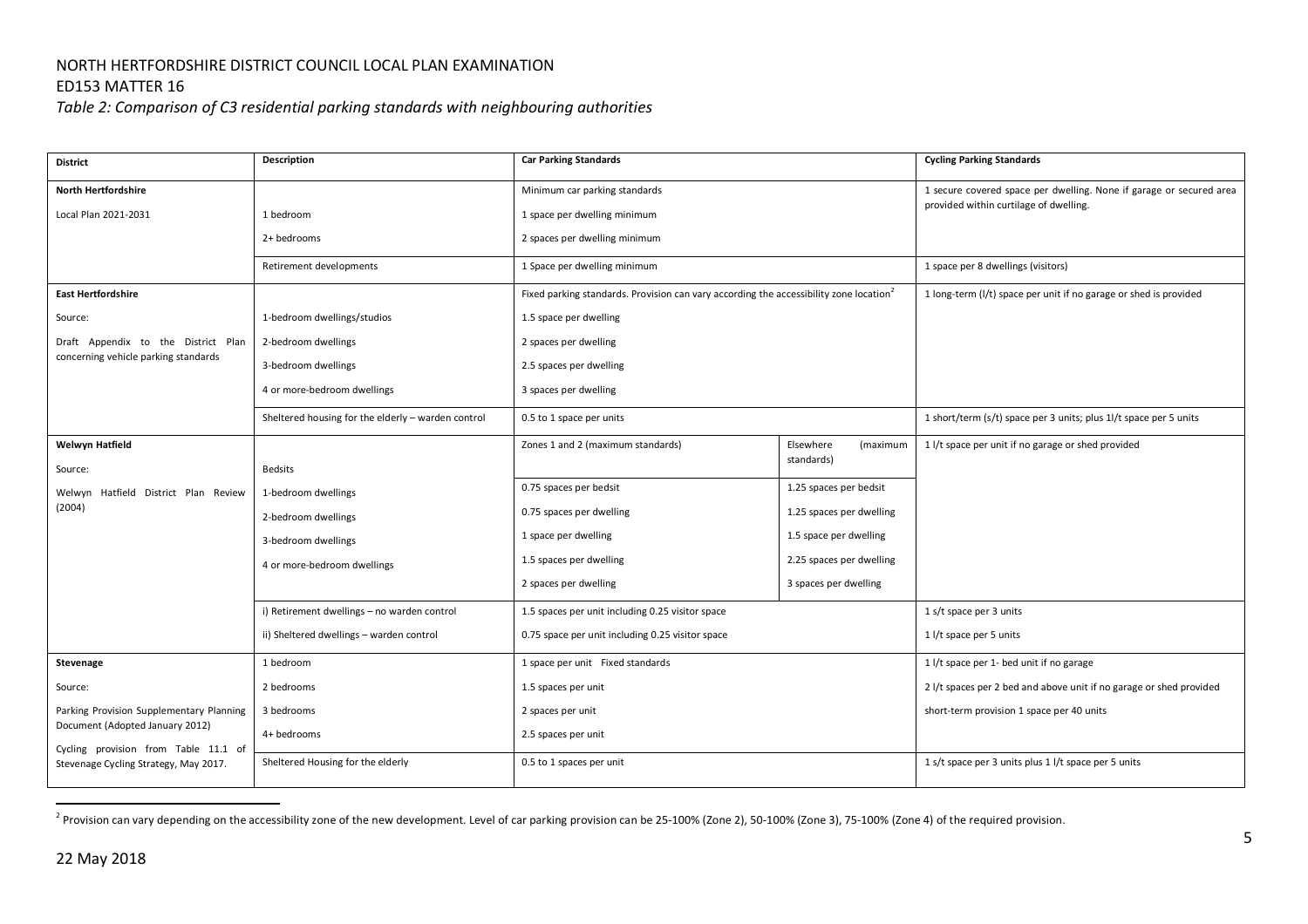### Retirement housing

- 3.10 In this section of the note, the standards proposed to be applied to retirement housing are considered. There is no applicable census data in respect of retirement housing, and the standard in the SPD (TI14) was proposed based on local experience. Retirement housing can take a variety of forms, ranging from those catering for the 'just retired' where car ownership will be similar to 'normal' dwellings, or those catering for more elderly residents, where car ownership will be lower. The standard therefore requires some flexibility, which is provided for in the SPD.
- 3.11 The SPD (TI14 at para 4.6) states that 'the *standard is a minimum of 1 space per dwelling, with room for negotiated reduction dependant on robust evidence put forward by the developer and the location of the development in reference to its position within the accessibility zones. This allows the standard to be applied more flexibly, varying from site to site, depending on its location and available parking and transport facilities nearby'*.
- 3.12 The benchmarking information in Table 2 shows that different authorities have different standards, ranging from 0.5 to 1.5 spaces per unit, and that the NHDC standard of 1 per unit is within this range. Together with the flexibility referred to in the paragraph above, the standard is regarded as appropriate.

#### **Conclusions**

- 3.13 The analysis of Census 2011 data supports the basis of the current minimum standards in the Plan at Appendix 4, and benchmarking indicates that they are within the ranges of those used in adjacent authorities albeit there are differences in approach.
- 3.14 Regarding the question raised at the hearing session of whether larger dwellings should have higher parking standards, the SPD (TI14) states in para 4.3 that '*As the standards are minimum there are fewer divisions of the class with the presumption that developers will not wish to compromise housing density for increased parking provision. The standards for 3 or 4-bedroom dwellings are the same as 2+ bedrooms with a minimum of 2 spaces per dwelling.*'
- 3.15 This is further supported by the analysis of the 2011 census data as discussed above, which shows that a very low proportion of households have more than 2 cars, and consequently the Council do not propose to introduce a new standard for larger dwellings.
- 3.16 Given that the census estimates are averages and there will be variation around these, some flexibility in the application of the minimum standard has also been added in the proposed modifications. This flexibility will depend on provision of suitable evidence considering the issues noted in paragraph 39 of the NPPF and other local factors such as on-street conditions in terms of available capacity as well as likely pedestrian and environmental impacts.

### **4.0 Cycle parking standards**

4.1 The cycle parking standards for residential development are provided in Appendix 4 to the Local Plan and are also set out in paragraph 2.1 of this note.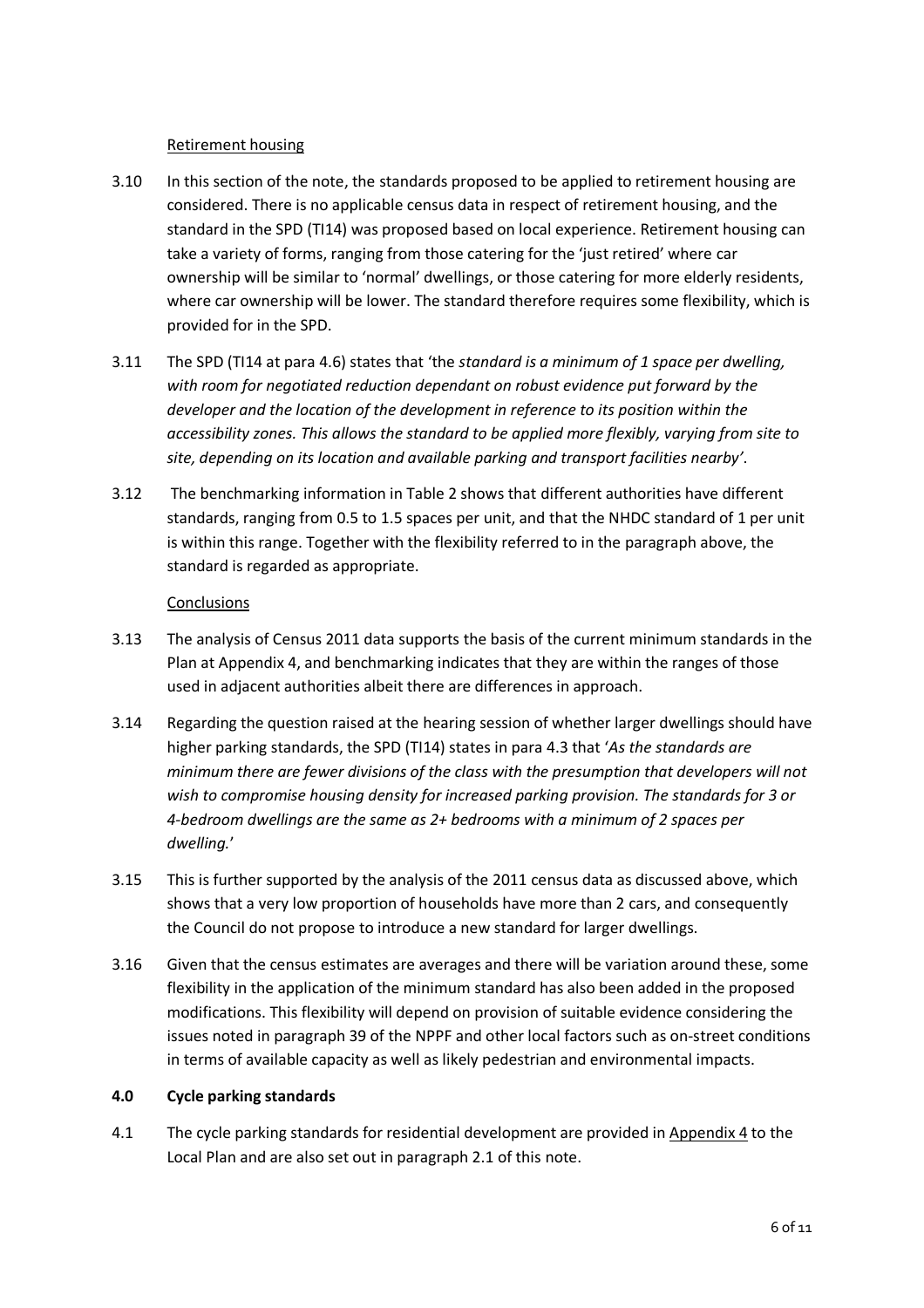- 4.2 The standards proposed are considered appropriate and are in line with those in adjacent authorities as set out in Table 2 above, i.e. 1 space per dwelling where no garage or secure facility is provided within the curtilage of the dwelling.
- 4.3 An exception is the retirement dwelling cycle parking standard, where other Hertfordshire authorities have a standard of 1 space per 3 units (short-term/visitor) and 1 space per 5 units (long- term/residents), and it is proposed to amend the current standard to maintain consistency with adjoining authorities. See section 5. below and Appendix A attached to this note.

### **5.0 Proposed Main Modification to Policy T2, supporting text and Appendix 4.**

- 5.1 Based on the above, Appendix A attached to this note contains the Main Modifications proposed to Policy T2, the supporting text and to Appendix 4 of the Local Plan. To summarise, these are:
	- to amend criterion 'a' and insert a new criterion at 'b' in response to the discussion at the Matter 16 hearing session in making Policy T2 more effective by referring to residential and non-residential parking standards and how these standards are applied; and to add a paragraph enabling some flexibility to the standards subject to various requirements which can be justified as part of the development proposal;
	- as set out in the NHDC Statement to Matter 16 (paragraph 29) the minor modification included to the text of Policy T2 criterion 'c' renumbered as criterion 'd' to emphasise the need for safe and functional parking design;
	- to include an amendment to the cycle parking required for retirement dwellings as set out in section 4 above from 1 space per 8 units to 1 space for residents per 5 units and 1 space for visitors per 3 units ;
	- to include text and layout changes to Appendix 4 for clarity purposes in light of representations made to the plan; and
	- to include various minor amendments to the supporting text at paragraph 7.15 to clarify reference to residential and cycle parking standards.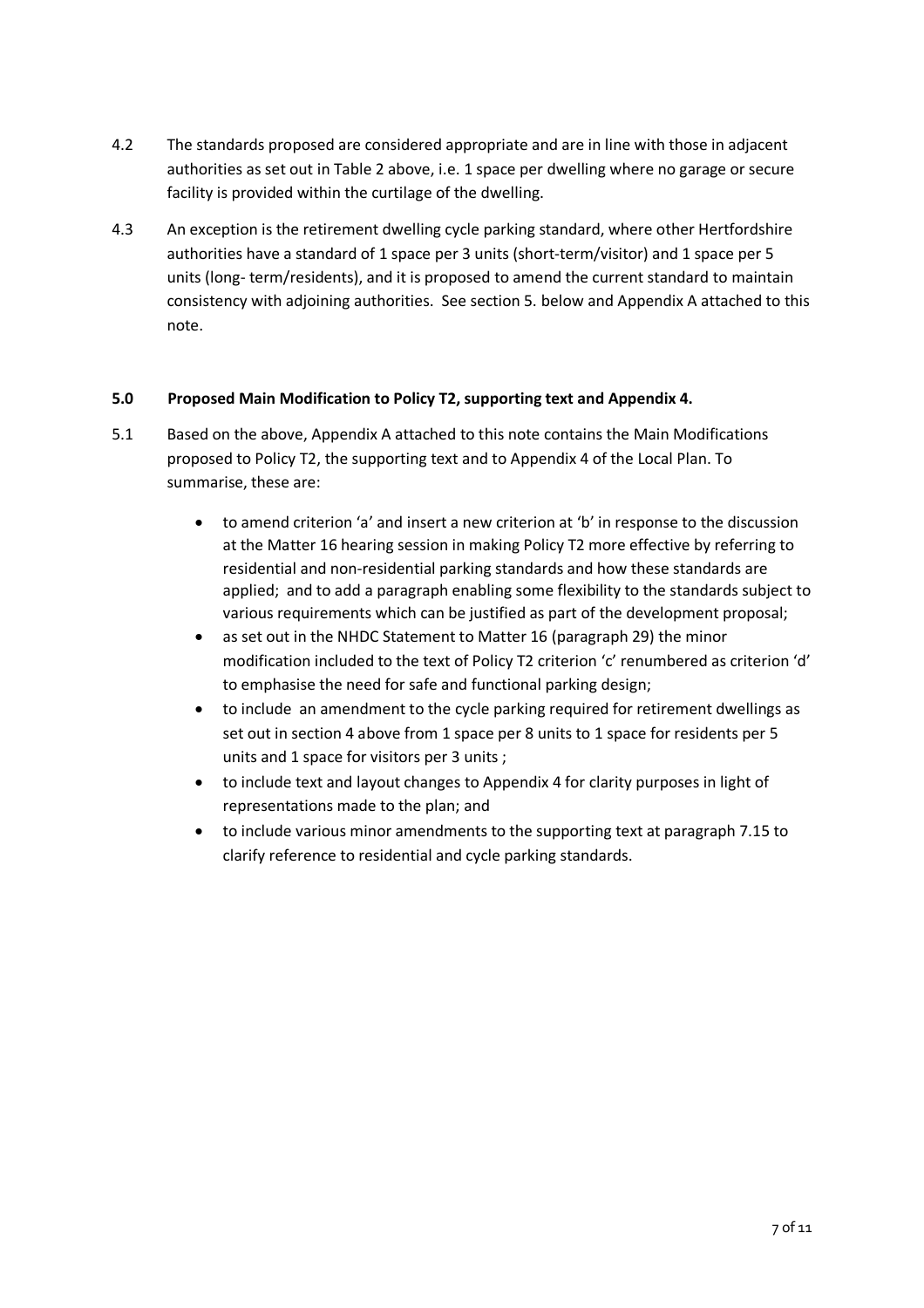### **Appendix A: Proposed Modifications to Policy T2, supporting text and Appendix 4**

(Note: proposed additional text is shown in **bold**. Text to be deleted is shown in the form of strike through)

## **Policy T2: Parking**

Planning permission will be granted **provided that**: where:

- a. parking **for residential development** is provided in accordance with the minimum standards set out **in Appendix 4 of** this Plan;
- **b. parking for non-residential development is provided having regard to the standards for non-residential development set out in the relevant Supplementary Planning Document;**
- c. proposals have regard to relevant Supplementary Planning Documents, strategies or advice and;
- d. applicants clearly identify how they provide for all likely types of parking demand **and demonstrate that parking will be safe and of a design and layout that will function satisfactorily.**

**Variations from these standards will only be considered where applicants can demonstrate that the accessibility, type, scale, mix and use of the development; the availability of and opportunities for public transport; local car ownership levels; and on-street conditions justify such variations.**

- 7.10 Most development proposals generate demand for parking relating to different users be it for visitors, residents, employees or solely for operational purposes.
- 7.11 Parking is one tool that can be used to influence travel demand and mode of travel. Previous policies to influence car ownership based on maximum standards of parking provision at trip origin (residential parking) are acknowledged to be flawed. Experience in North Hertfordshire shows that insufficient parking provision in residential environments can have an adverse impact. Limiting parking availability at trip origins does not necessarily reduce car ownership and can displace vehicles onto the adjacent local highway network, diminishing the streetscape, causing increased levels of congestion, and potentially obstructing emergency vehicles.
- 7.12 It is now recognised and accepted that, in most locations, demand management through parking is most appropriate at the trip destination (for example commercial, leisure and retail parking). The need for greater parking control has developed in line with the growth of motorised traffic, particularly in the rise in ownership and use of private cars. The emphasis of sustainable transport is now placed on locating residential development where car use is less likely / and or necessary for many trips.
- 7.13 The main priority of this policy is, therefore, to seek to influence car use, through application and assessment of parking standards, promoting use of alternative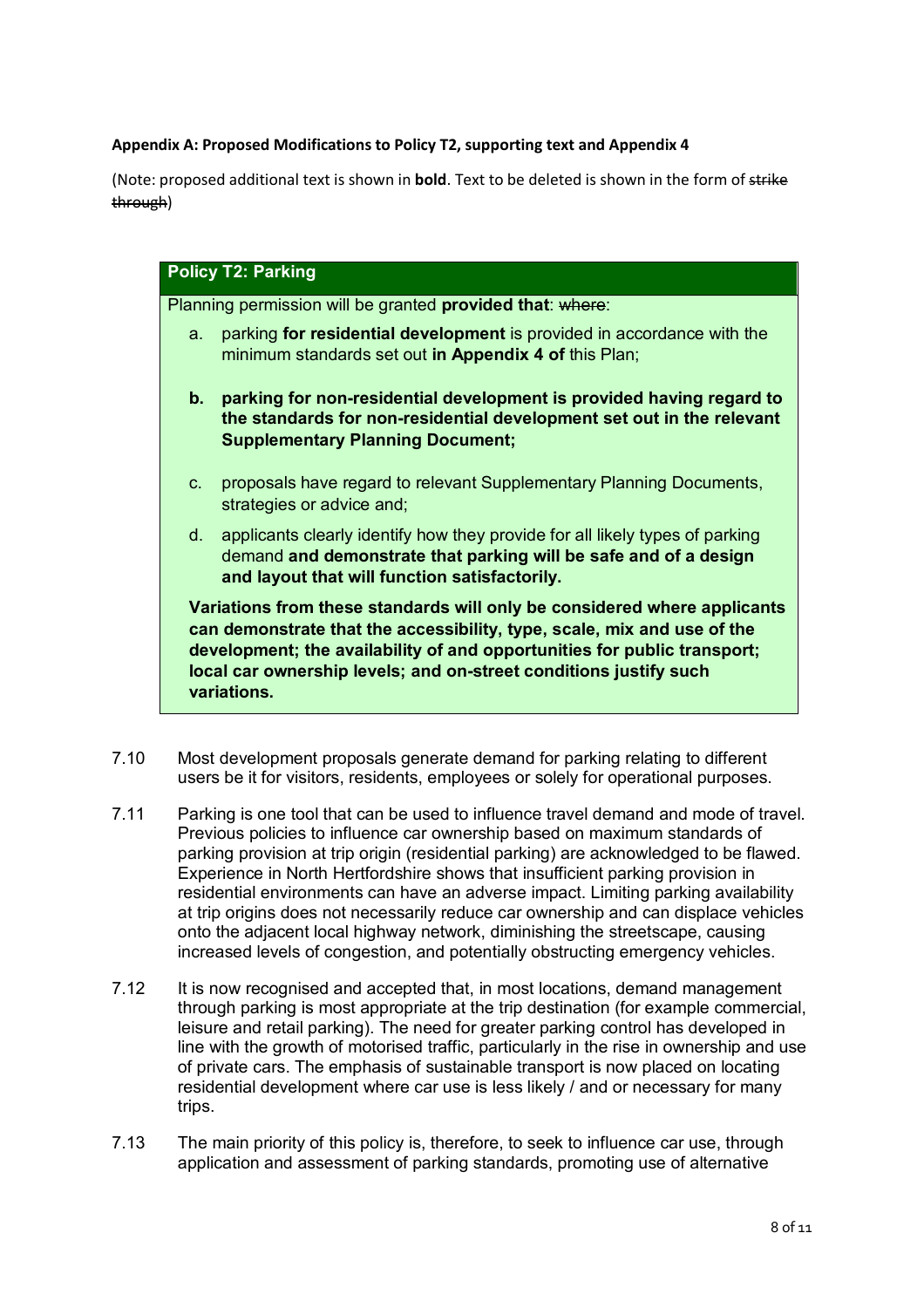modes of transport and travel planning, as opposed to restricting car ownership. Many residents may have cars, which influence car ownership levels, but choose to travel sustainably for school or commuting purposes.

- 7.14 Car parking can also impact on the design quality and flood risk of development and as such, consideration should be given to this in accordance with Policy D1: Design and Sustainability.
- 7.15 Residential **P**arking standards **for residential car and cycle parking** are set out in Appendix 4 of this Plan. Parking provision in accordance with these standards will generally meet the day to day needs of the occupiers but without over provision. Relevant applications will be required to meet these standards. Recommended standards for other uses, and other types of parking, including cycle parking, are standards for other does, and other types or panting, installing syste panting<br>set out in supplementary guidance<sup>86</sup>. This document also provides general guidance on issues such as design and layout.
- 7.16 Applications should have regard to this advice and other relevant plans and strategies including those produced by Hertfordshire County Council as the local highway authority and show how they have been taken into account in developing proposals. Advice will be regularly reviewed over the plan period to take account of changes in car ownership and travel patterns and mode share, national policy guidance and any other relevant matters.
- **7.17 The policy also introduces some flexibility in the application of the standards. Where development proposals seek to reduce the standard, applicants will be required to demonstrate justification for such variation based on the principles of the NPPF (paragraph 39) and taking into consideration impact on on-street conditions such as highway safety, available on-street capacity as well as likely pedestrian and environmental impacts.**

<sup>86</sup> Vehicle Parking at New Development Supplementary Planning Document (NHDC, 2011)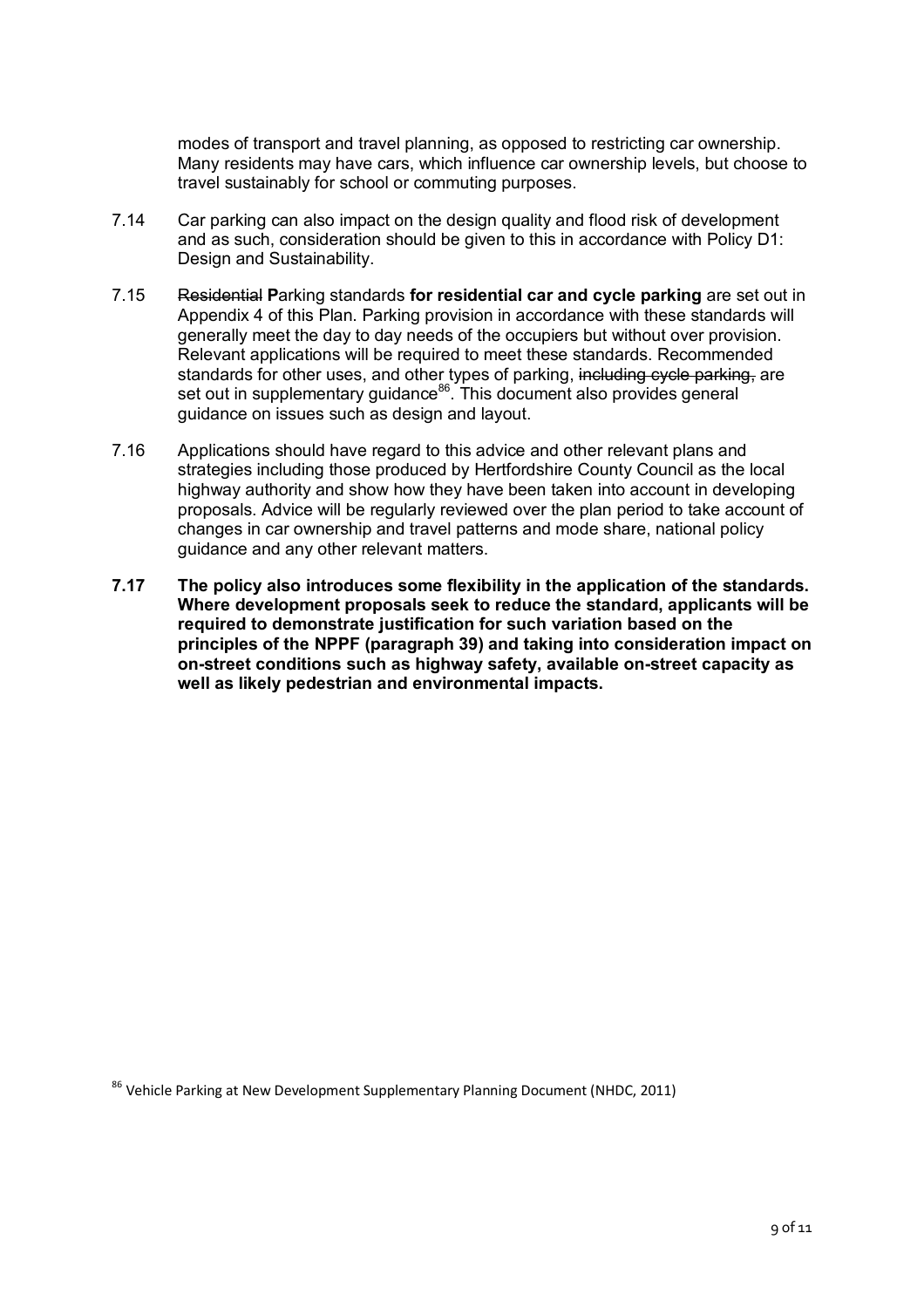# **Appendix 4: Car Parking Standards**

| <b>Class Use C3</b>                                                                                | <b>Car Parking Standard</b>      | <b>Minimum Cycle Parking</b><br><b>Standard</b>             |
|----------------------------------------------------------------------------------------------------|----------------------------------|-------------------------------------------------------------|
| bedroom                                                                                            | 1 space per dwelling<br>minimum  | 1 secure covered space per<br>dwelling. None if garage or   |
| 2+ bedrooms                                                                                        | 2 spaces per dwelling<br>minimum | secure area provided within<br>curtilage of dwelling        |
| <b>Retirement</b><br>developments (e.g.<br>warden assisted<br>independent living<br>accommodation) | 1 space per dwelling<br>minimum  | 1 secure and covered<br>space for residents per 5<br>units. |

# *Residential Parking Standards*

The above standard **standards** will also require visitor / unallocated parking as set out below to be added. Garages will be counted towards meeting the standards only if they are at least 7m x 3m measured internally. **Reductions from these standards will only be considered where applicants can demonstrate that the accessibility, type, scale, mix and use of the development; the availability of and opportunities for public transport; local car ownership levels; and on-street conditions justify such variations.** Reductions will be considered only in exceptional circumstances e.g. in town centres or other accessible locations with the availability of a range of local services and good local sustainable transport options and for e.g. small-scale conversion of buildings for a small number of residential units in defined town centres.

| <b>Class Use C3</b>     | <b>Car Parking Standard</b>  | <b>Minimum Cycle Parking</b><br><b>Standard</b>                     |
|-------------------------|------------------------------|---------------------------------------------------------------------|
| Retirement developments | 1 space per dwelling         | 1 space per 8 units (visitors)                                      |
| g. warden assisted      | minimum                      |                                                                     |
| independent living      |                              |                                                                     |
| accommodation)          |                              |                                                                     |
| Visitor / unallocated   | Between 0.25 and 0.75        | For above C3 general                                                |
|                         | spaces per dwelling          | housing - if no garage or                                           |
|                         | (rounded up to nearest       | secure area is provided                                             |
|                         | whole number) with the       | within curtilage of dwelling                                        |
|                         | higher lower standard being  | then 1 covered and secure                                           |
|                         | applied where there are no   | space per dwelling in a                                             |
|                         | garages in the schemes and   | communal area for residents                                         |
|                         | the lower higher standard    | plus 1 space per dwelling for                                       |
|                         | applied where every          | visitors                                                            |
|                         | dwelling in the scheme is to |                                                                     |
|                         | be provided with a garage    | For C <sub>3</sub> retirement                                       |
|                         |                              | developments - 1 covered<br>and secure visitor space<br>per 3 units |

### **Visitor/Unallocated Parking**

For the above two visitor and unallocated parking standards, reductions in provision will be considered where: